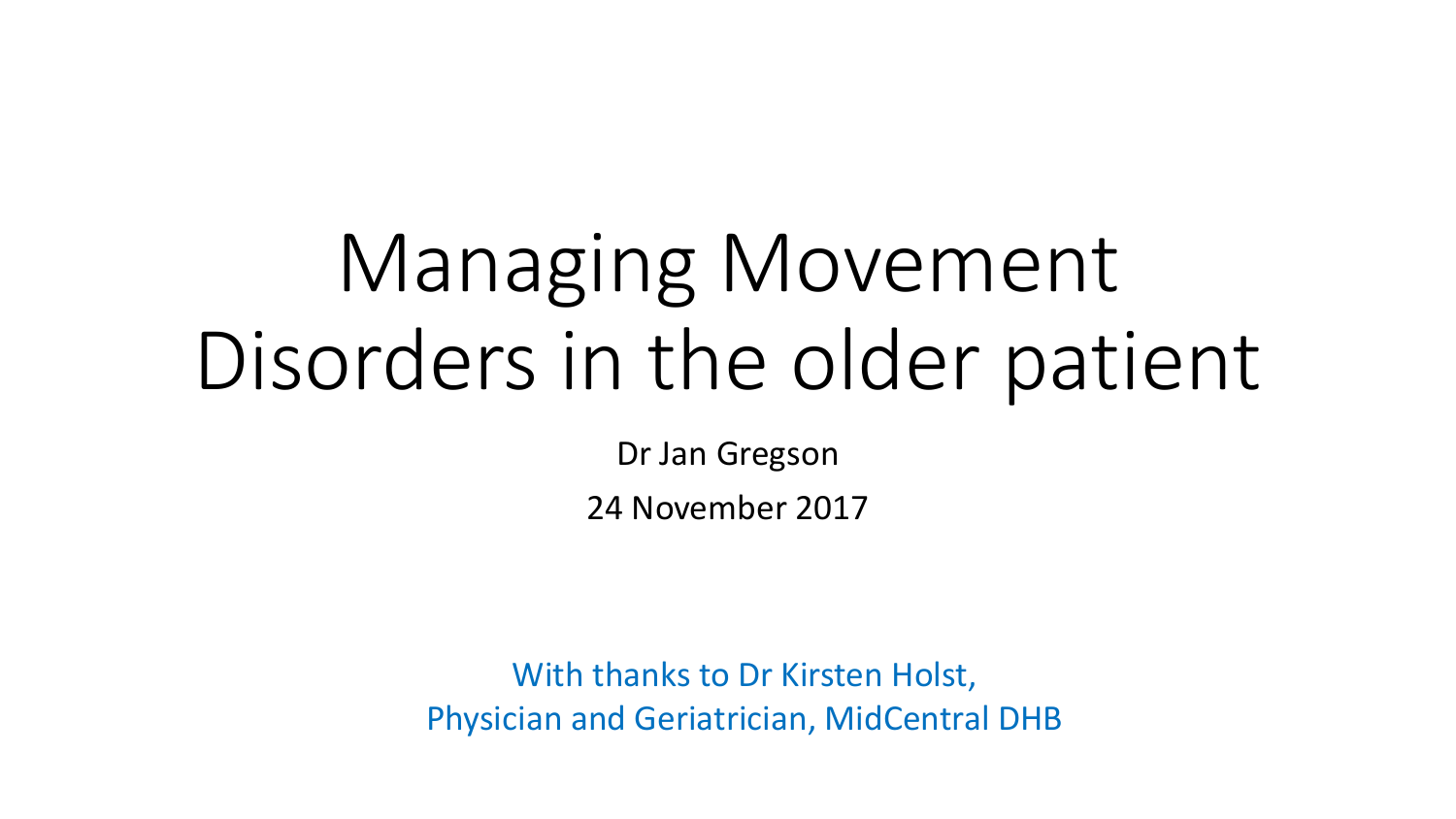I guess I am not an expert in the area of prescribing for PD, but there is a huge population of people with it in Levin, that I inherited from a retired colleague …

.... they cause me a lot of stress.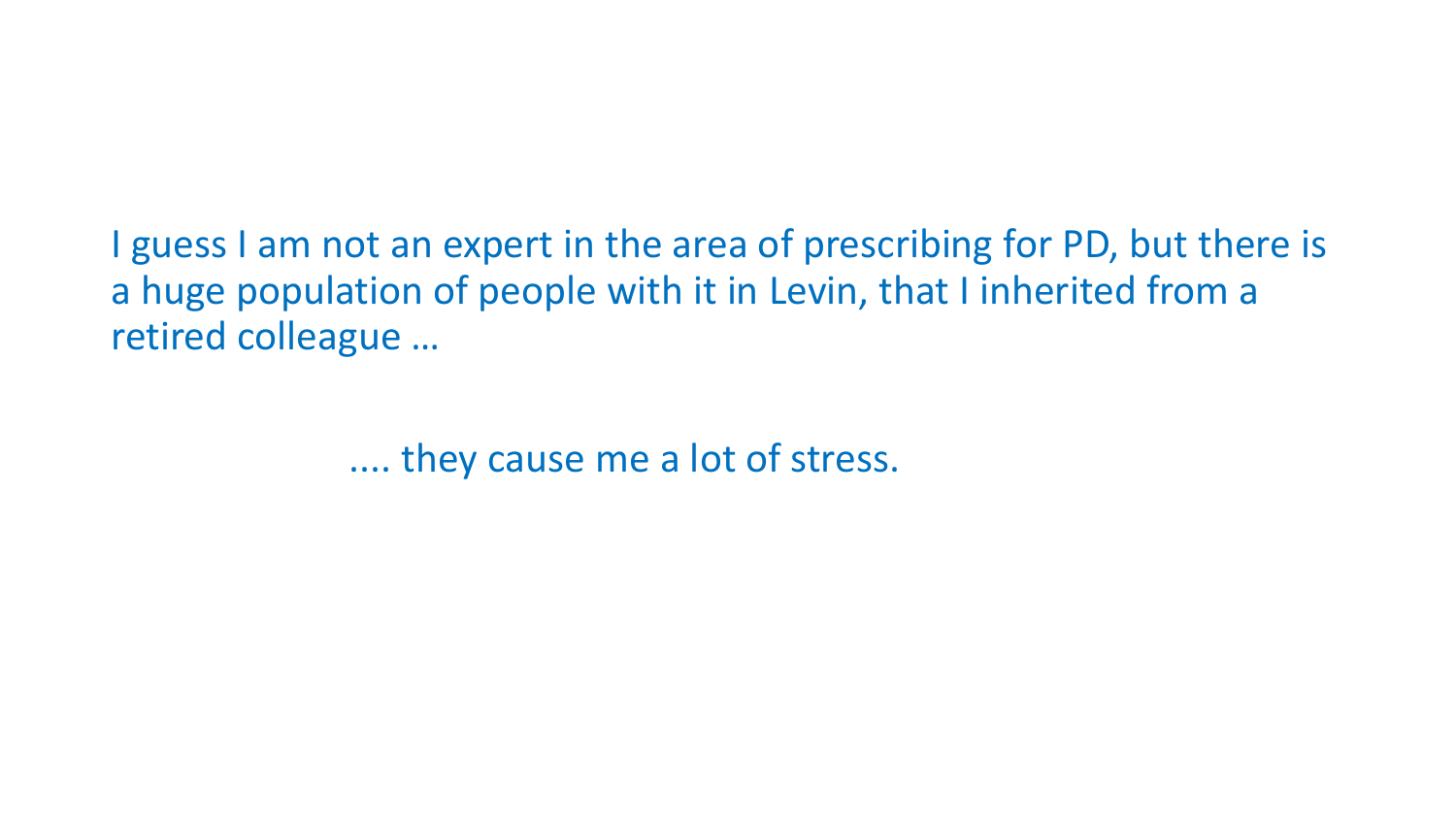First described by James Parkinson in 1817 monograph: "An Essay on Shaking Palsy"

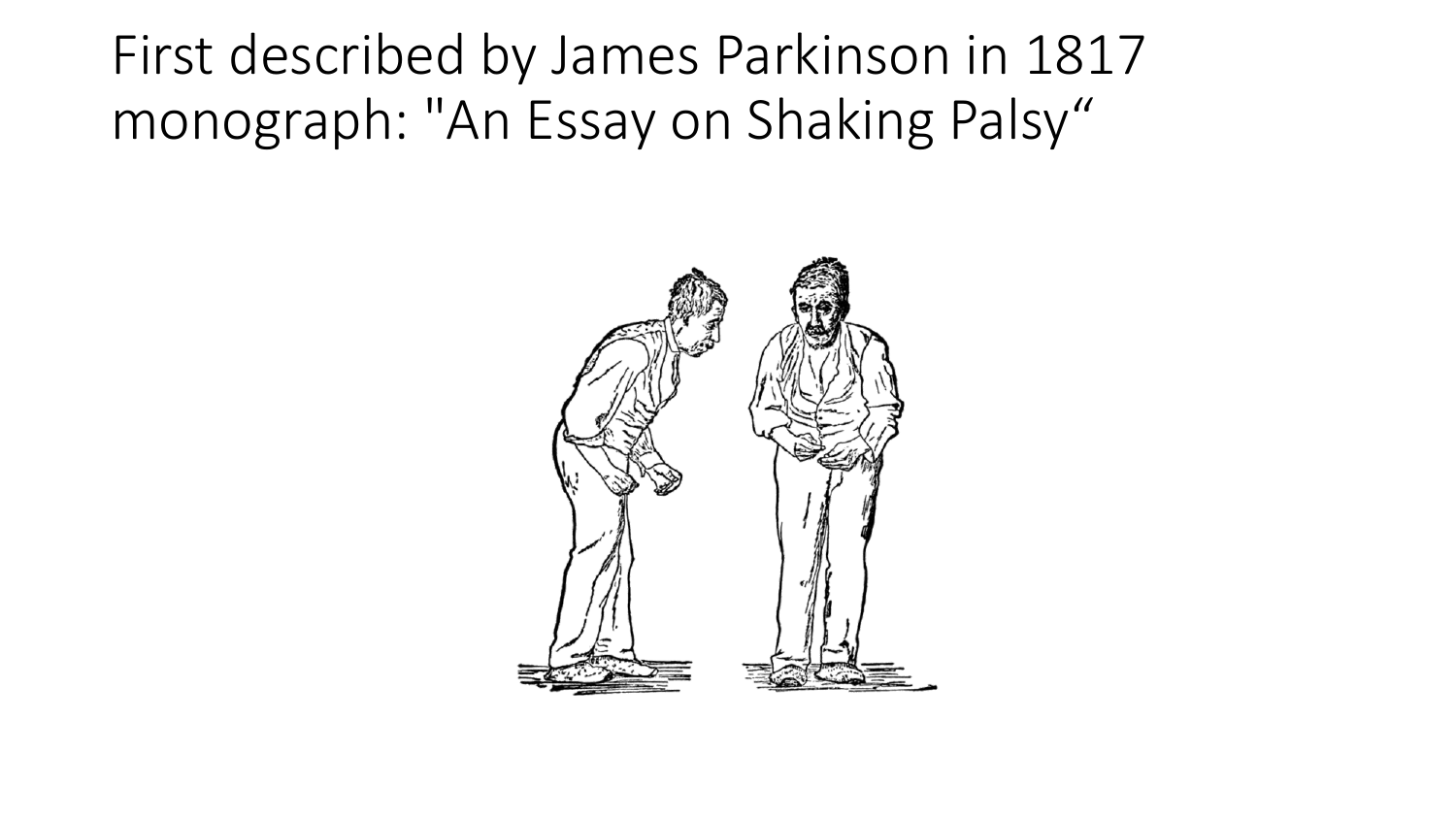# What Parkinson said

Involuntary tremulous motion

Lessened muscular power

Propensity to bend the trunk forwards

Propensity to pass from a walking to a running pace

*Senses and intellects uninjured*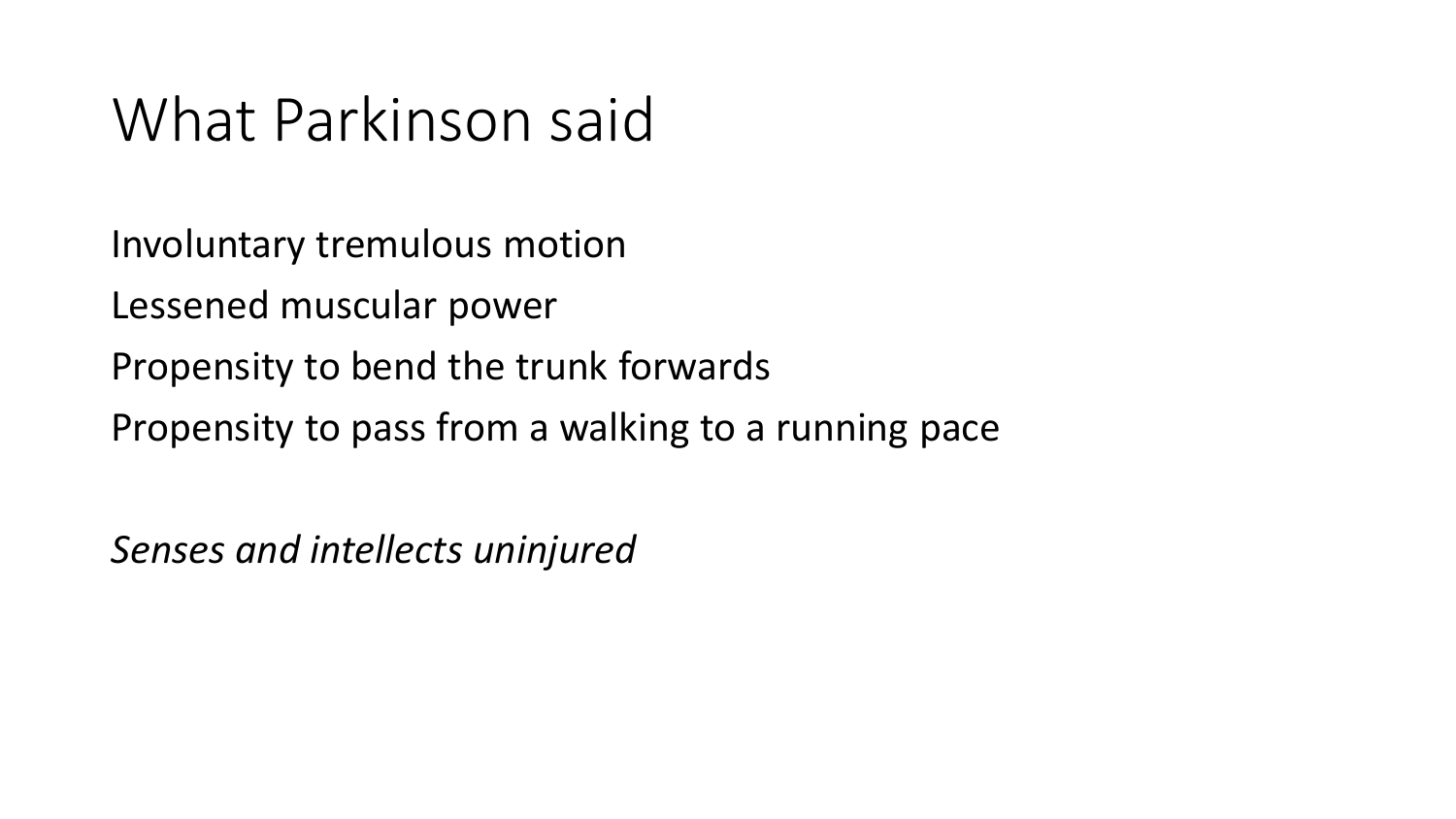# What modern literature says

Progressive neurodegenerative disease Affects up to 200 per 100,000 people aged over 40 Uncommon in people younger than 40 Incidence increases rapidly in those over 60 Mean age at diagnosis is 70.5 years

Traditionally been considered a motor system disorder

Now recognised to be complex with diverse clinical features that include neuropsychiatric and other non-motor manifestations in addition to its motor symptomatology.

Accurate diagnosis rests on recognition of characteristic symptoms and signs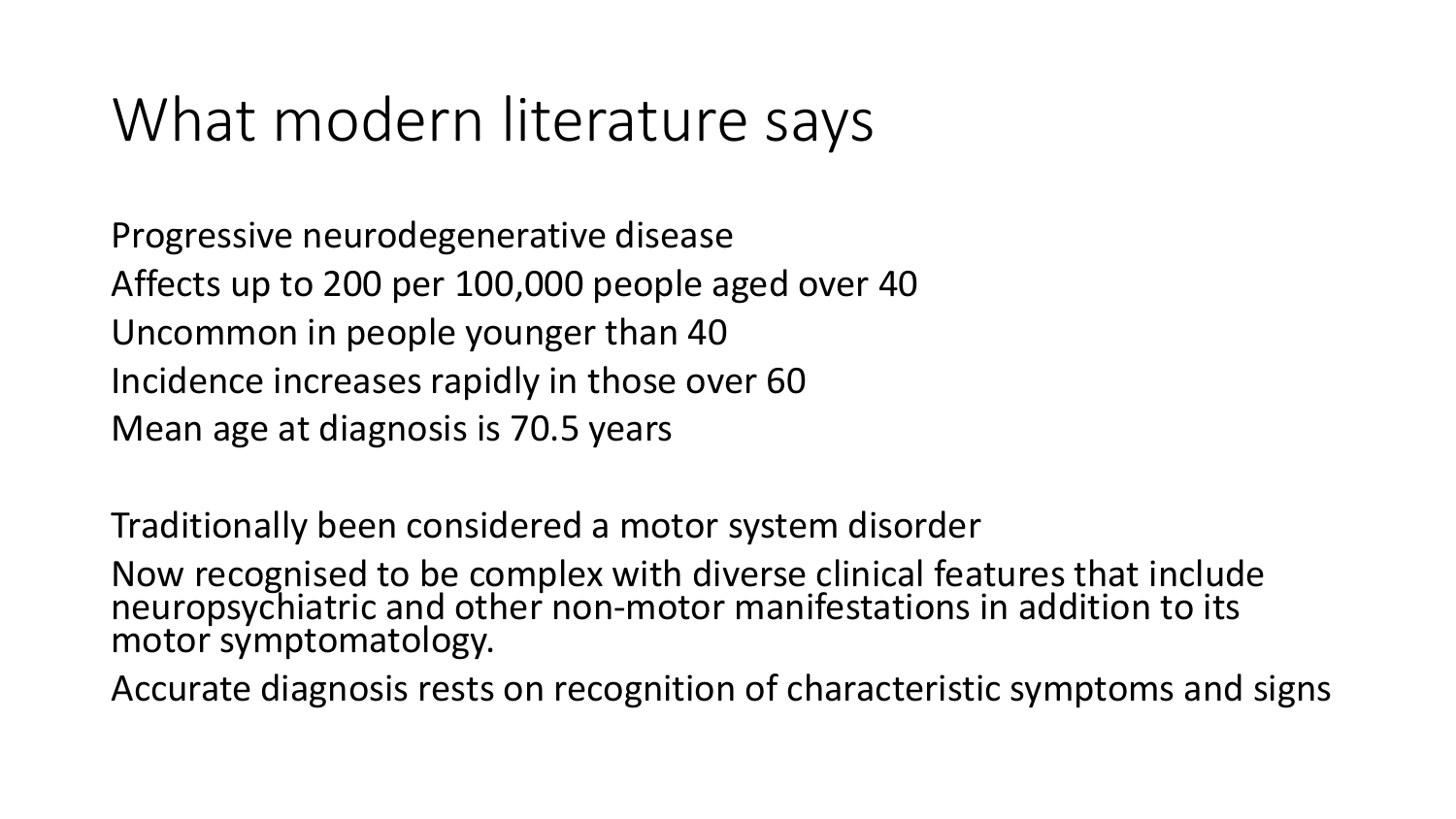Results from progressive failure of dopamine-generating cells in the substantia nigra and associated neural pathways.

… clinical picture dictated by the variable degree to which the pathways are involved

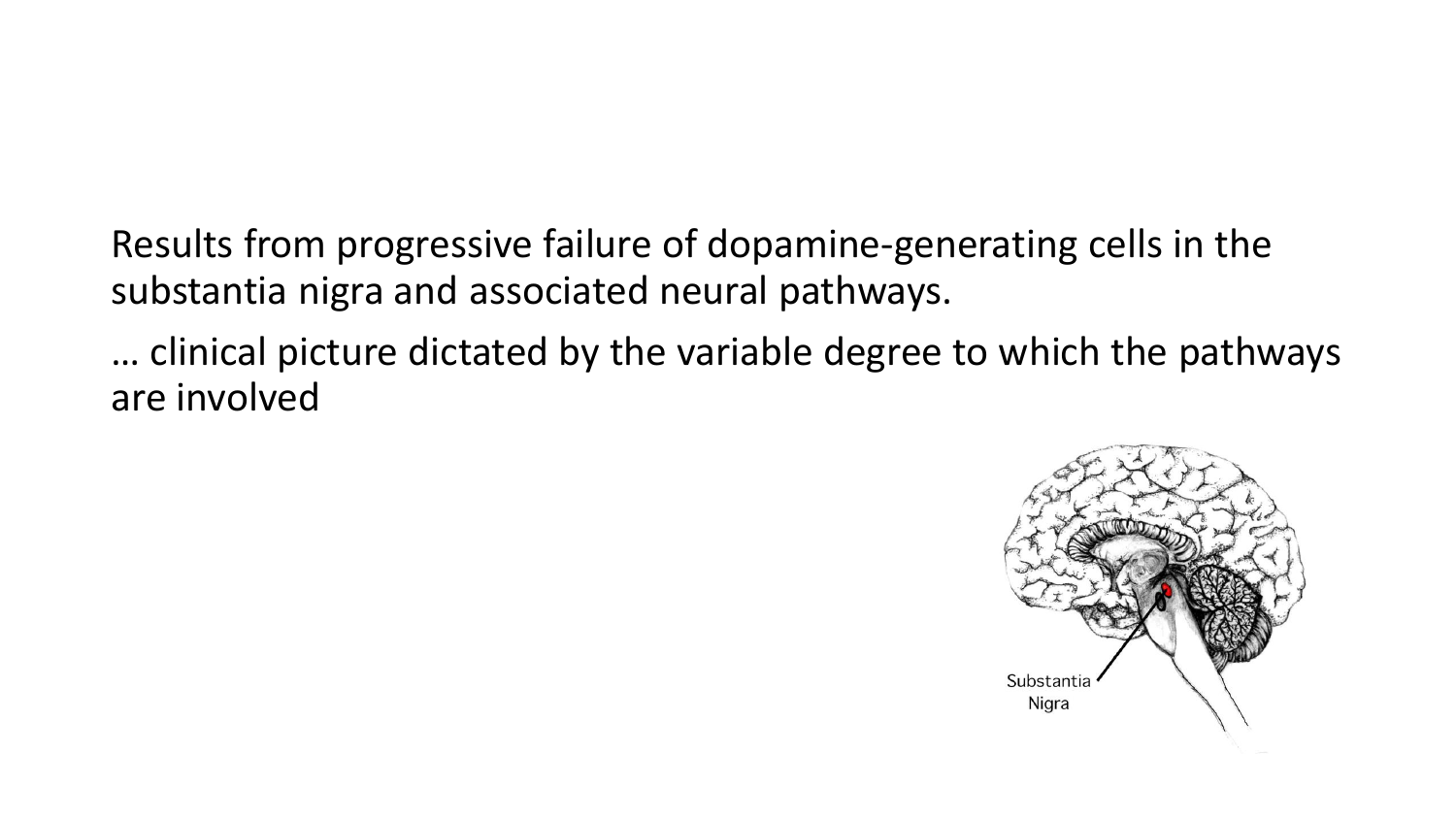# Clinical features 1: motor

Tremor Rigidity Bradykinesia

Postural instability

Festination

Forward-flexed posture

Speech and swallowing disturbances

Mask-like face expression with decreased spontaneous blinking

Small handwriting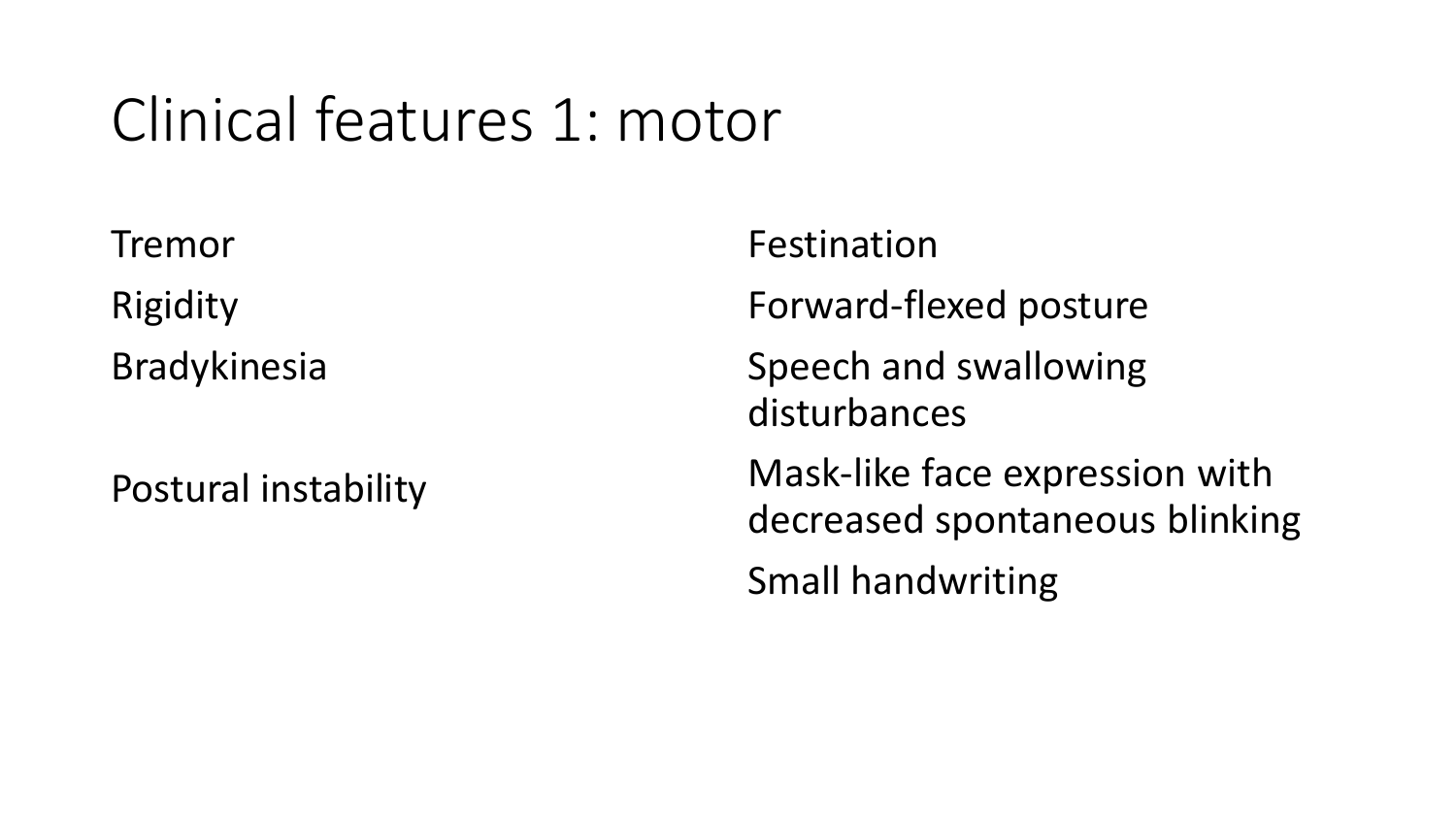# Clinical features 2: Neuropsychiatric (of which more from Dr Johnson later!)

Cognitive disturbances including dementia (2 – 6 times risk): executive dysfunction, loss of cognitive flexibility, and abstract thinking, inappropriate selection of sensory information, reduced attention, slowed cognitive speed, reduced memory, visuo-spatial difficulties.

Mood disturbance: depression, anxiety, impulse control issues (binge eating, hypersexuality, pathological gambling).

Psychosis: hallucinations, illusions, delusions.

Behavioural disturbance: agitation, aggression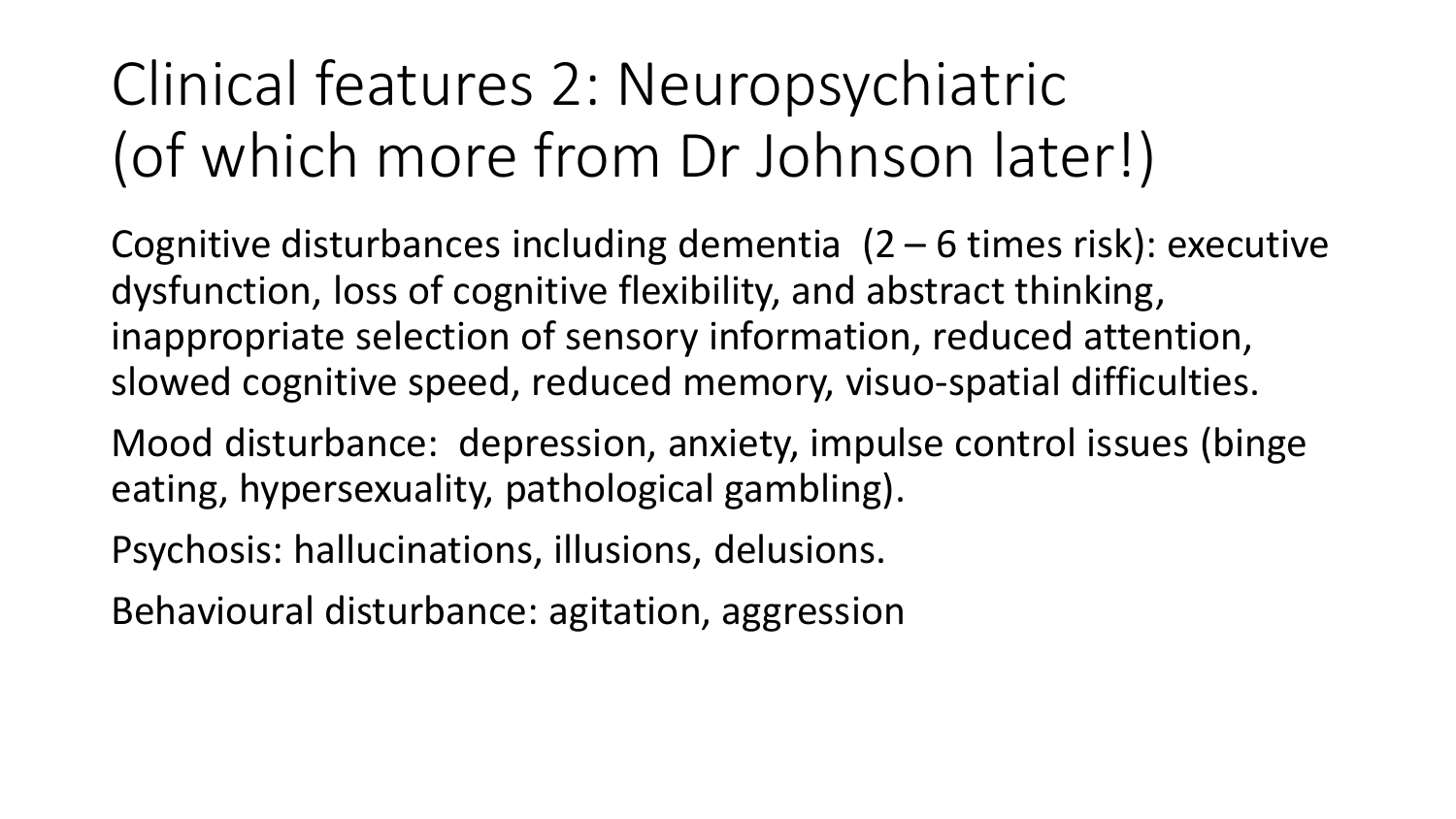# Clinical features 3: other

Sleep problems: daytime drowsiness, insomnia, REM sleep disorder

Autonomic dysfunction: orthostatic hypotension, oily skin, excessive sweating, incontinence, constipation, altered sexual function.

Ocular issues: decreased blink rate, dry eyes, tracking and saccadic problems, blurred vision, double vision.

Perceptual problems: anosmia, paraesthesia, pain.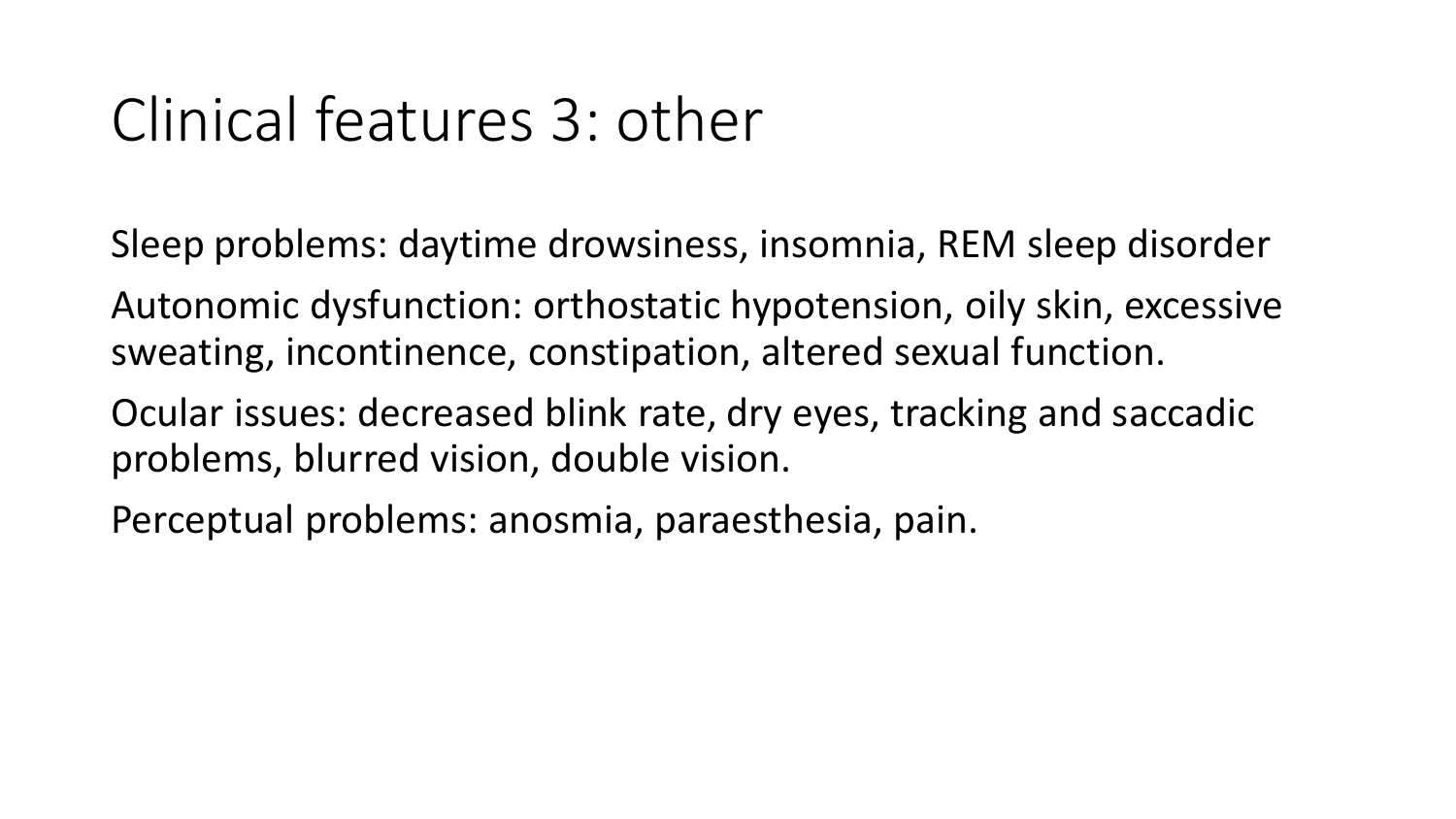# So why does managing PD stress us

Treating people with PD is often easy in the first 7 years .... everything tends to work, but after that you get into trouble.

The language patients use is difficult. I find it hard to work out if problems are over- or under-dose. Plus, people with PD are very attached to their medication, and they want it increased when things are not good … this is not always helpful.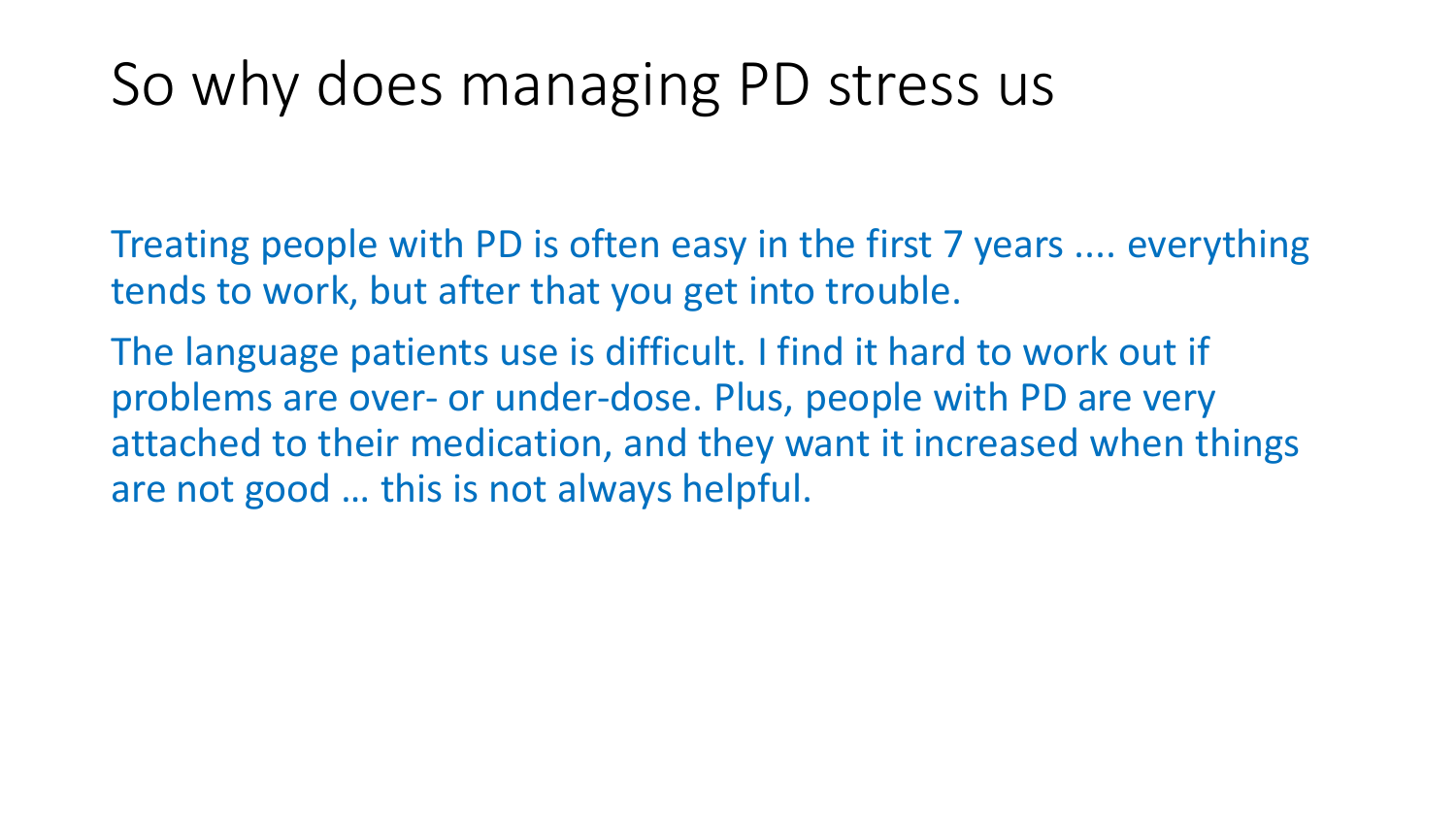79 year old man PD for 8 years. Also has AF. Medications: Madopar 250mg SR bd Benztropine 4mg nocte Dabigatran 150mg bd.

Presents to ED with dizziness on first standing and 2 episodes of LOC resulting in falling to the floor.

Lying BP 116/55 Standing BP 64/38. No change in HR.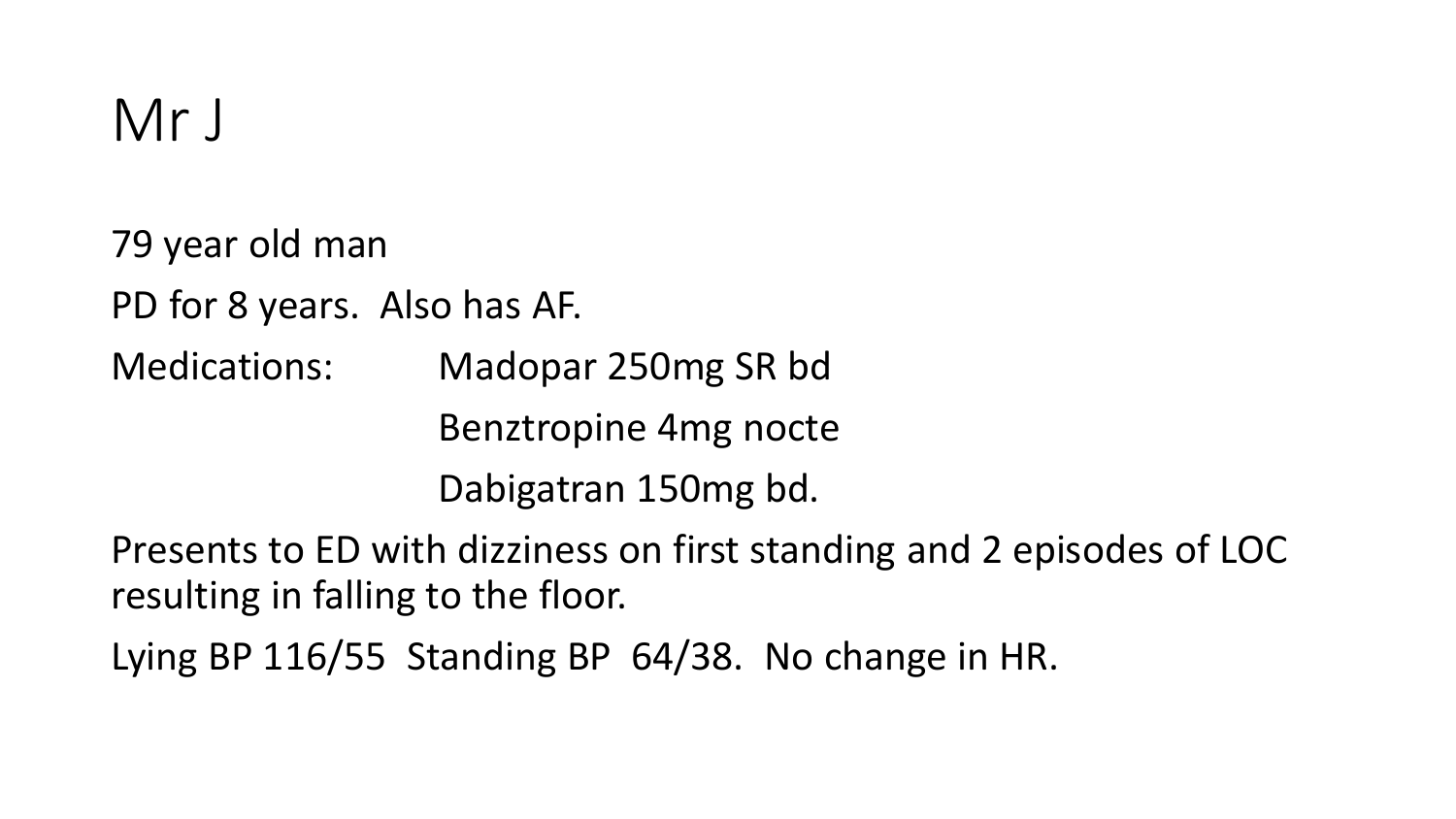Admitted to the Medical Ward.

Advised to increase oral fluid intake and add salt to food.

Provided with compression stockings.

Benztropine stopped. Fludrocortisone 0.1mg started.

Symtpoms improved over 72 hours.

Lying BP 131/69. Standing BP 97/53.

Discharged home.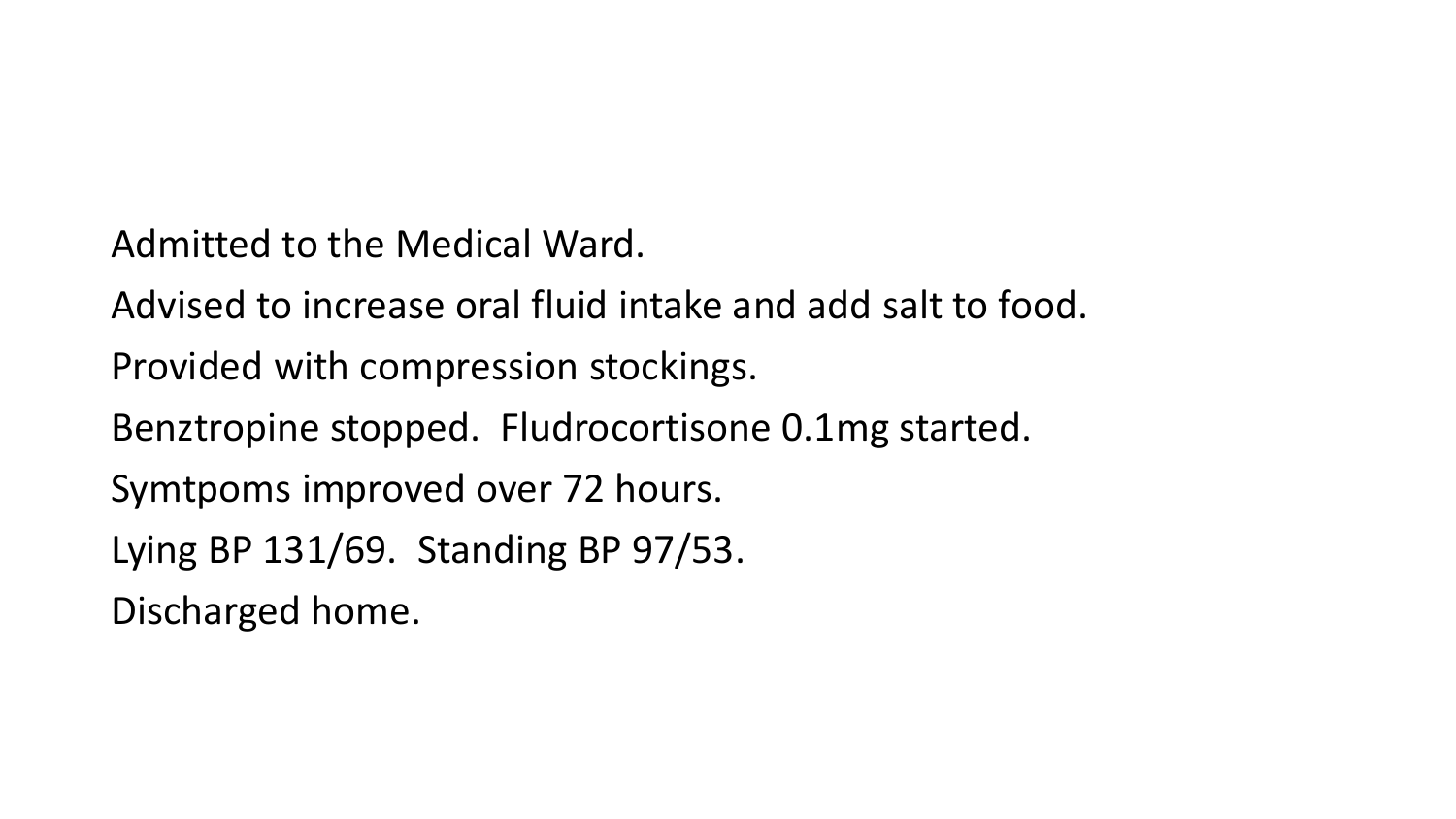Seen in OPD 4 weeks later.

Still dizzy on standing but no LOC or falls.

Has restarted Benztropine as noted marked worsening of PD symptoms.

Says he simply could not function without it, but cannot provided specifics of impairments.

Independent with transfers, mobility, personal cares and domestic tasks.

Seated BP 90/70. Standing BP 60/40.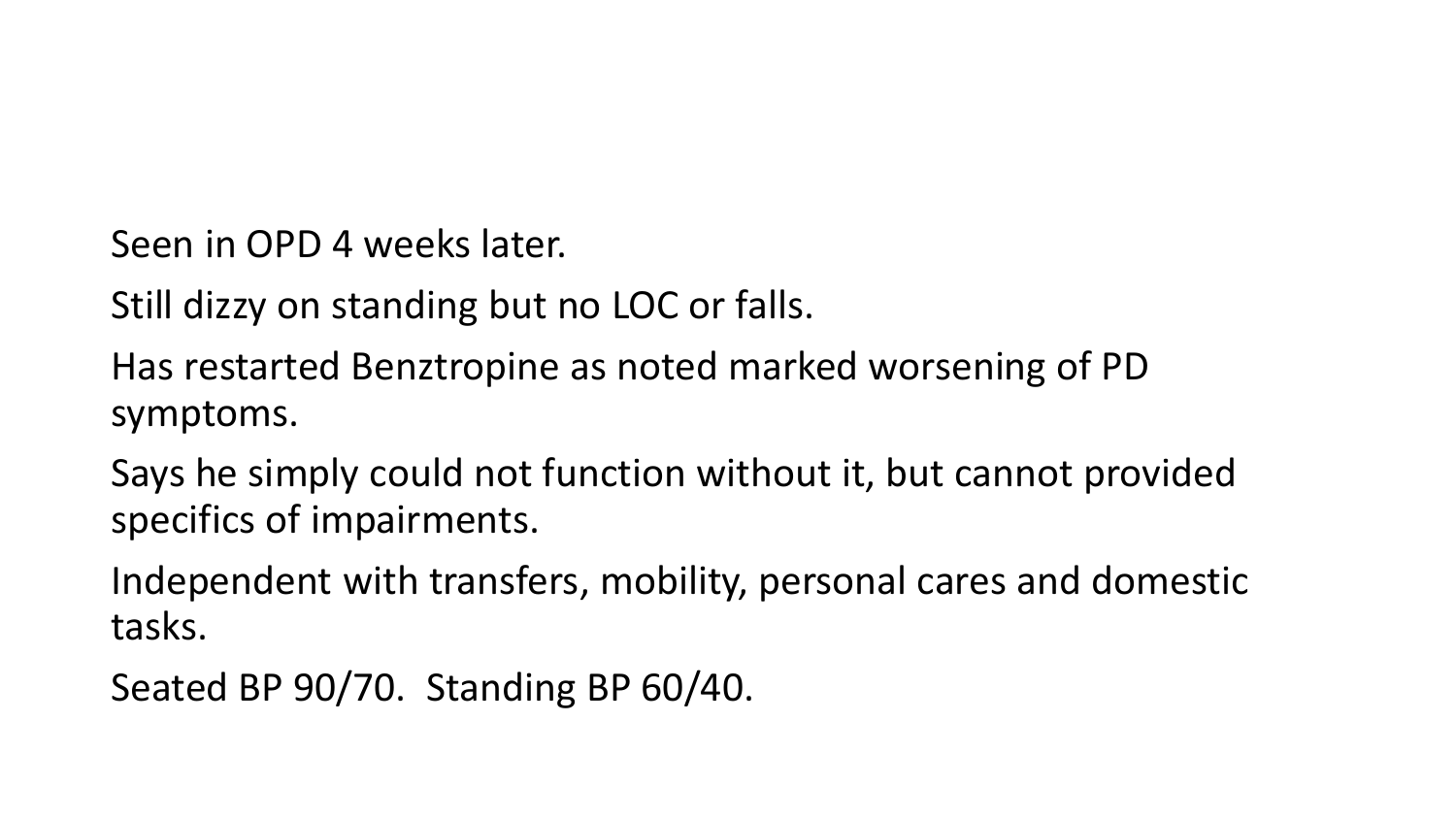Adamant he will not come off or even reduce Benztropine. Started on Midodrine 2.5mg tds.

Reviewed 6/52 later. Feels much better. No dizziness. No syncope. No falls. Seated BP 100/70. Standing BP 90/60.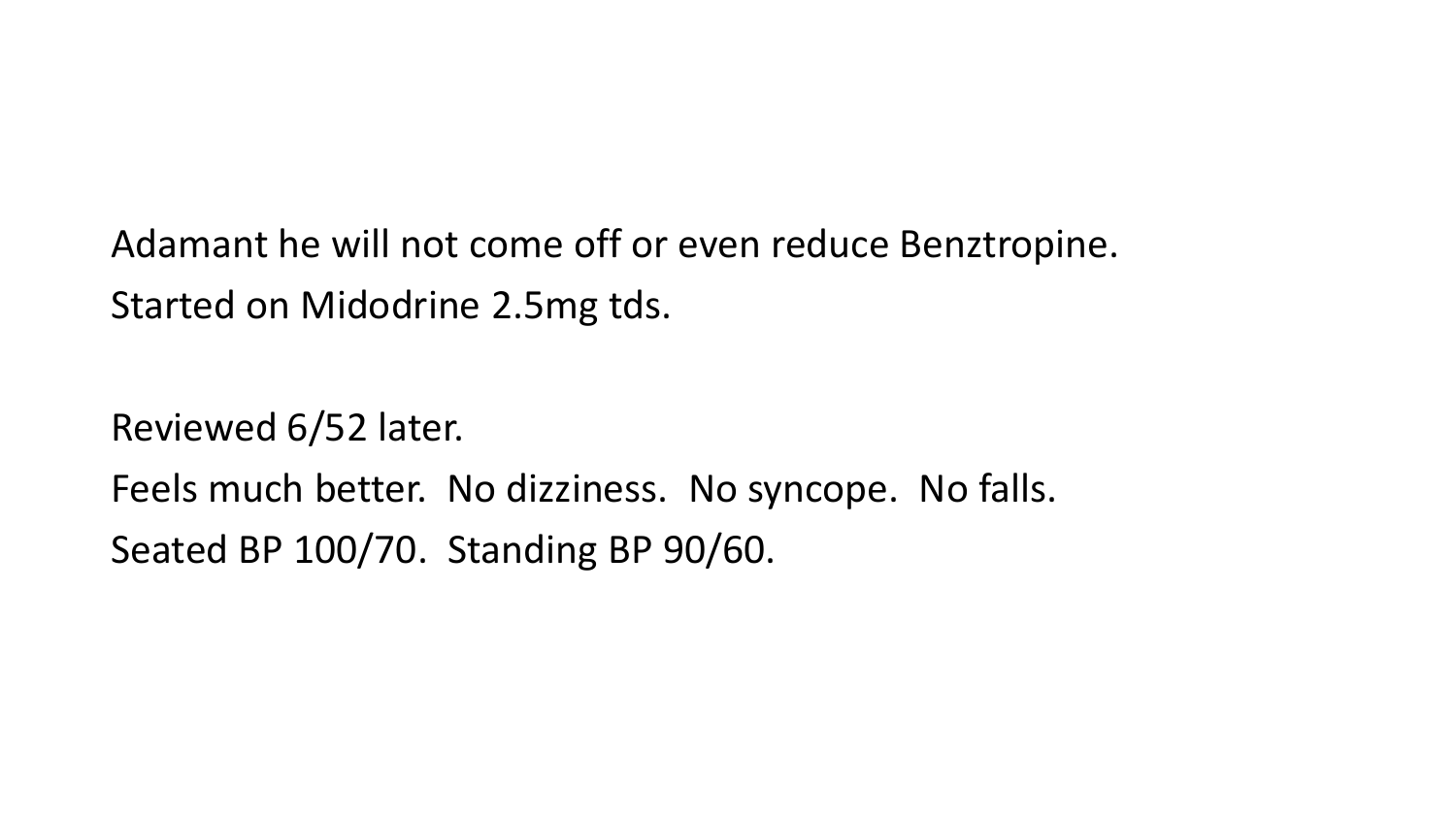Extremely unhappy!

Angry that "he is getting a tablet to treat a tablet". Wants to stop Midodrine. Does not want to stop Benztropine.

Attempted to reassure and re-educate. Offered another opinion – declined.

Offered another appointment. DNA.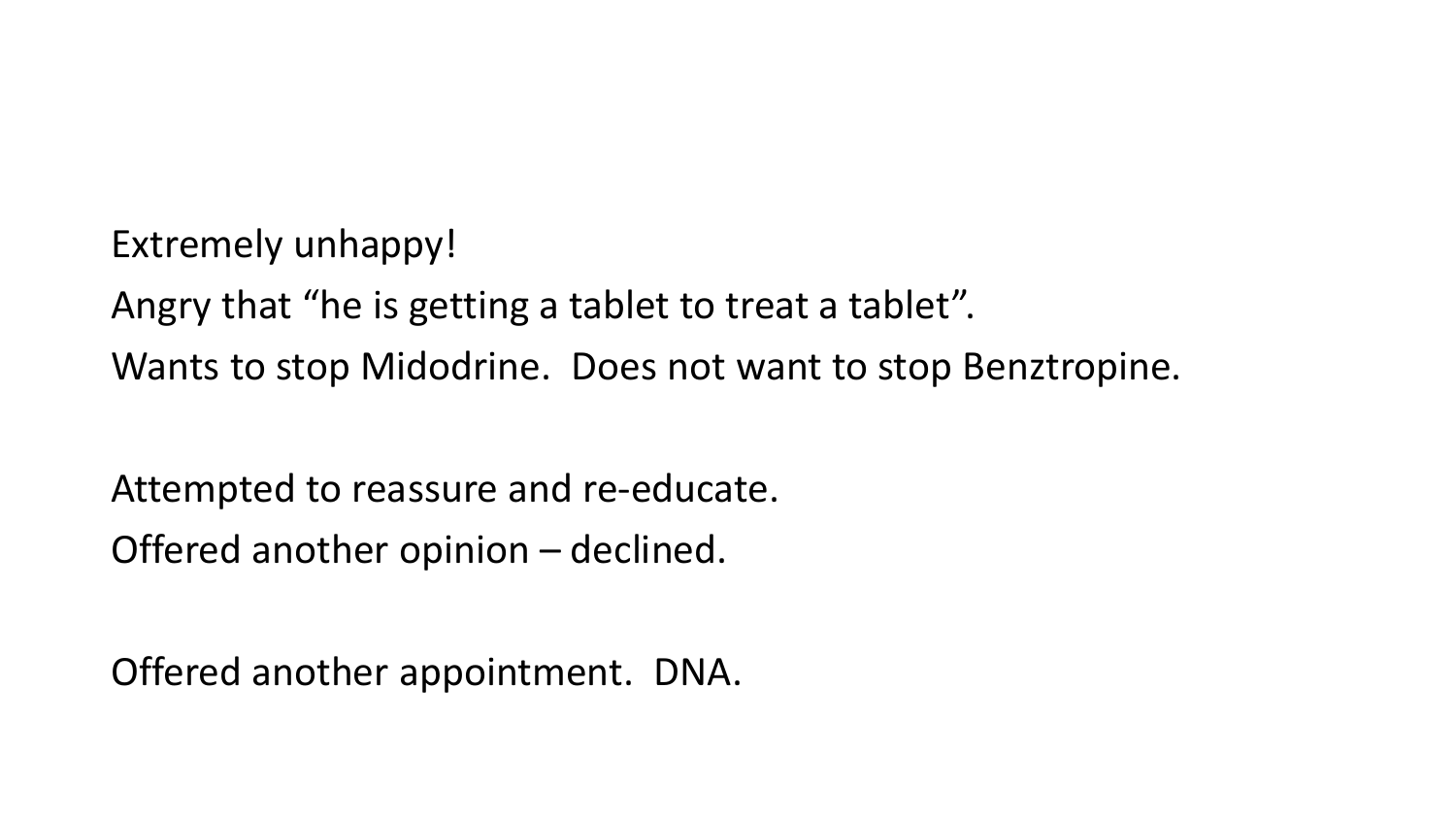- They also often have managed their medications independently, so even if they are with a partner, the partner doesn't always really know what is going on.
- You can't make changes and not follow-up, so it is self perpetuating that you see them, "twiddle" and then need to see them again.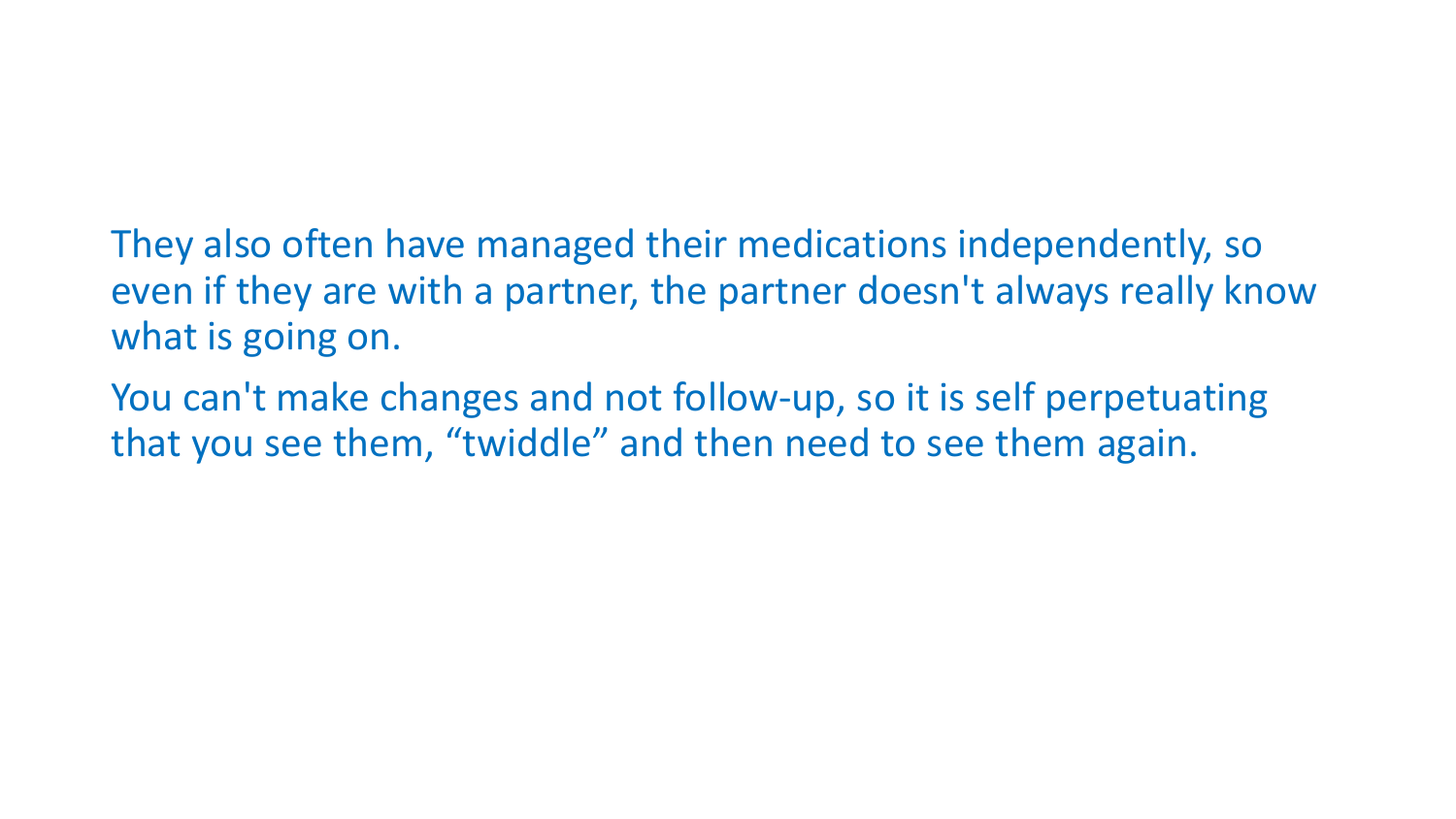Dopamine is important in "reward" systems, so withdrawing medication isn't always pleasant … it is important to do it slowly (weeks and months).

The trouble is often associated with cognitive decline (if you have it long enough, you will get cognitive decline) and balancing the movement disorder with cognitive disorder is tricky ... it stops just being a movement disorder that you are managing.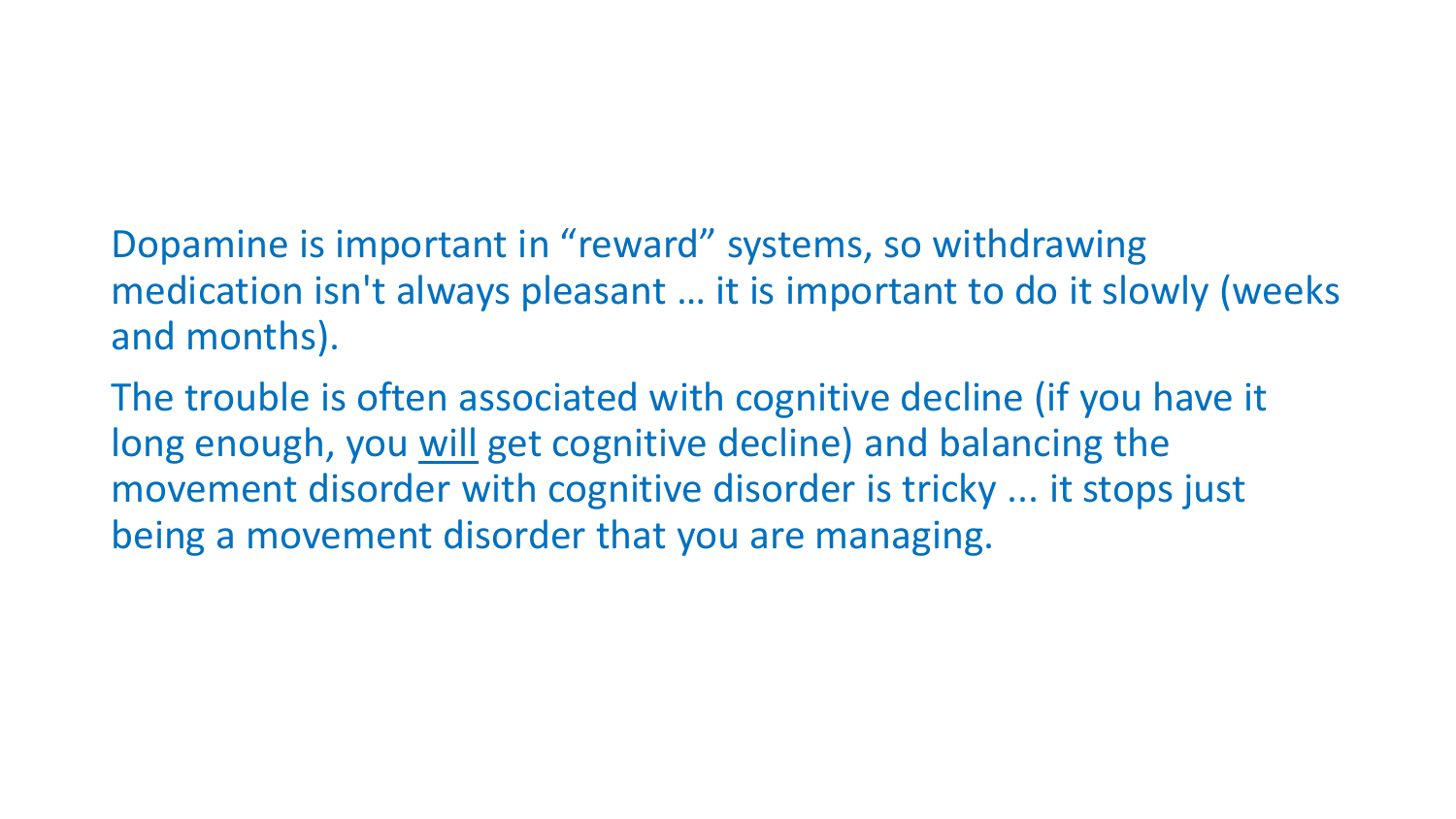

Inherited from Neurology when he turned 65.

On madopar, pergolide and amantidine.

Some concerns with impaired cognition and insight, specifically that he was driving and hunting … episode when armed defenders had been mobilised due to significant hallucinations. Temporarily improved with donepezil … some difficulty getting him to decrease medications.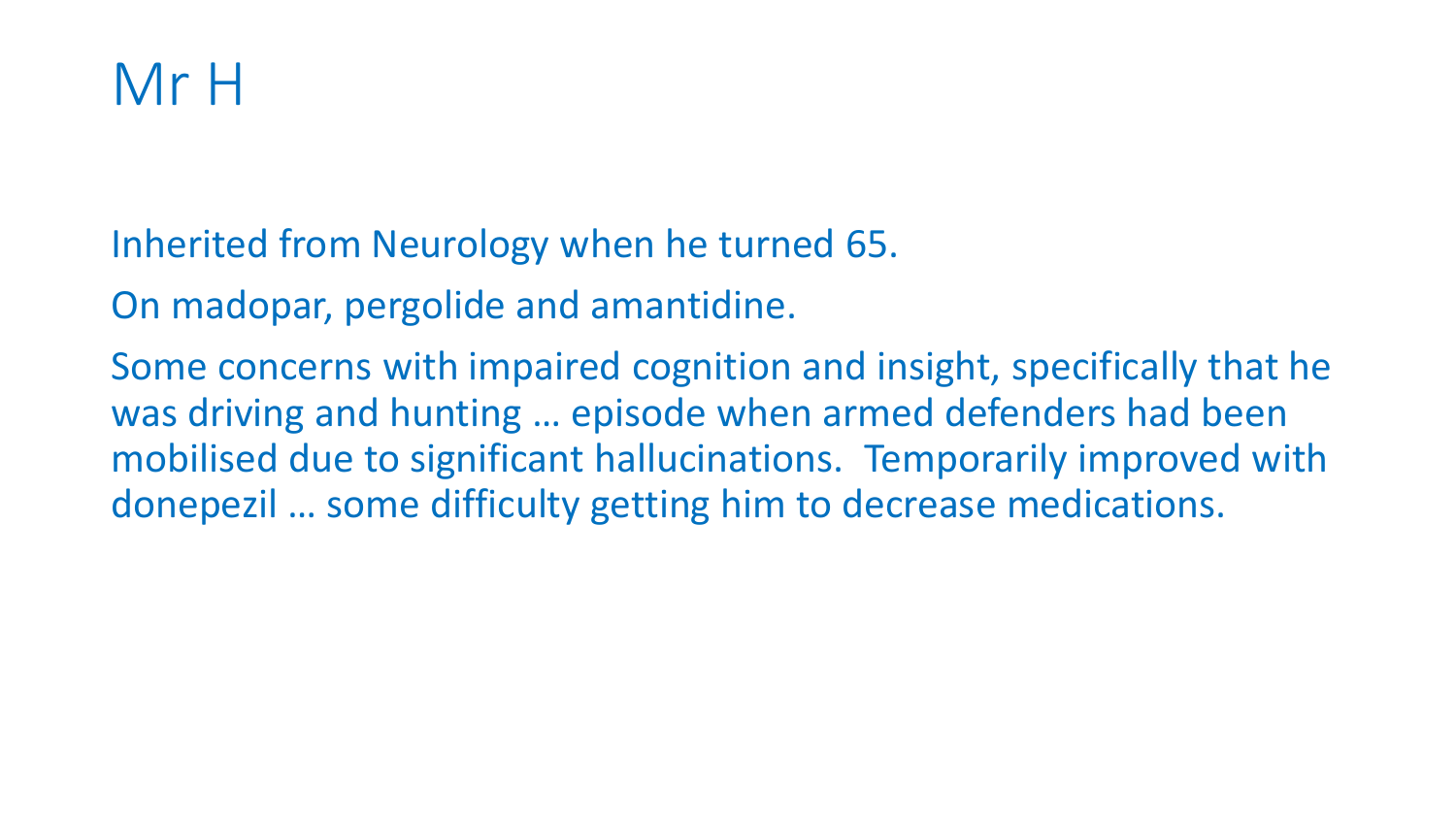Mobility issues complicated by osteoarthritis in knee … had knee surgery, and was in AT&R (easier to change medication as inpatient).

Concern raised that his wife did not want sex as much as he did (I don't often ask about sex, he told me this with his wife there). She died soon after and there were issues with sexually inappropriate advances to granddaughter and carers.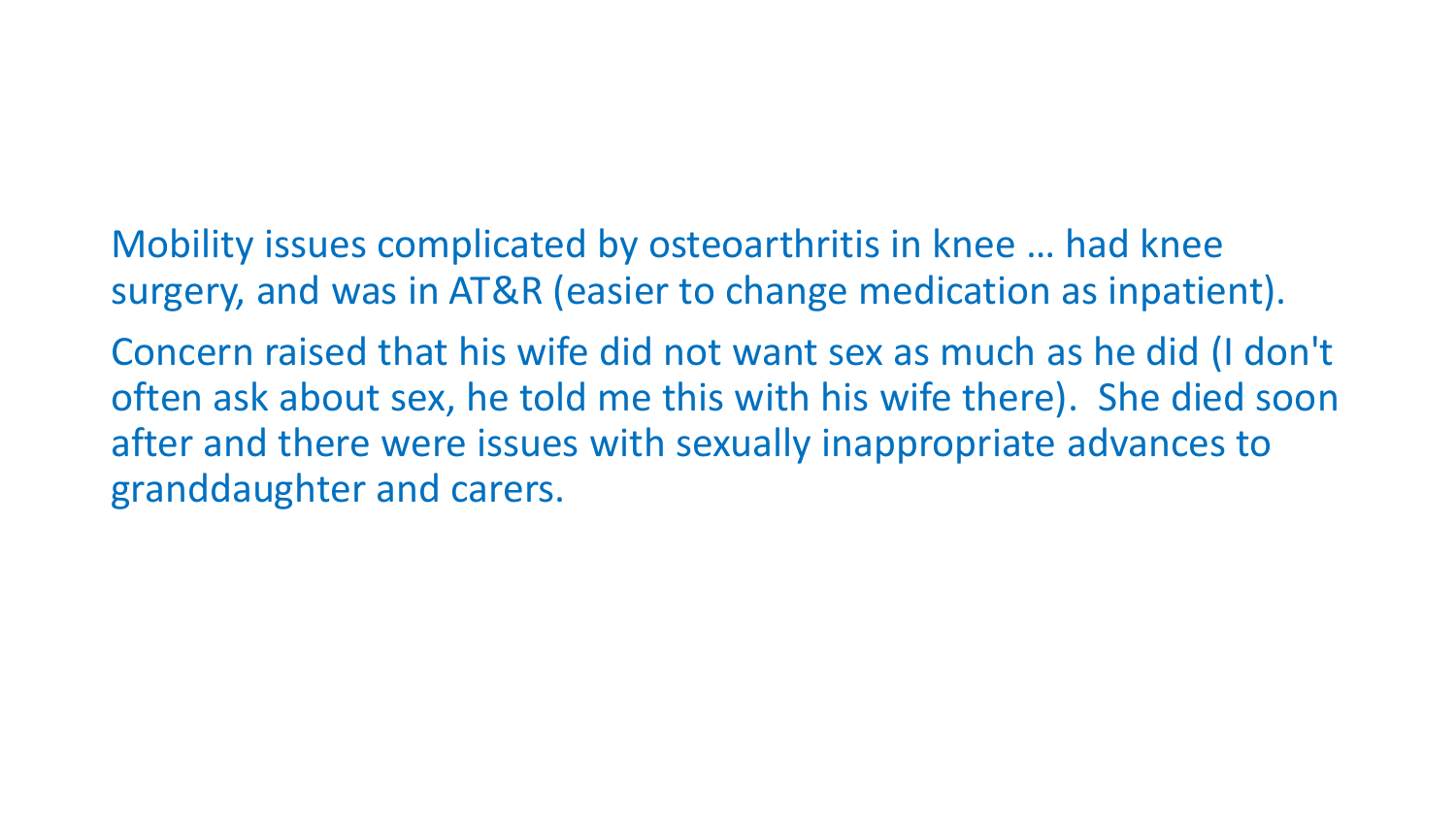# Mrs S

Late 60s.

Very physically debilitated secondary to intracranial haemorrhage following insertion of deep brain stimulator 10 years prior

Wheel chair dependent, mute, dystonic posturing of left side,cared for at home by husband.

On madopar, pergolide and amantidine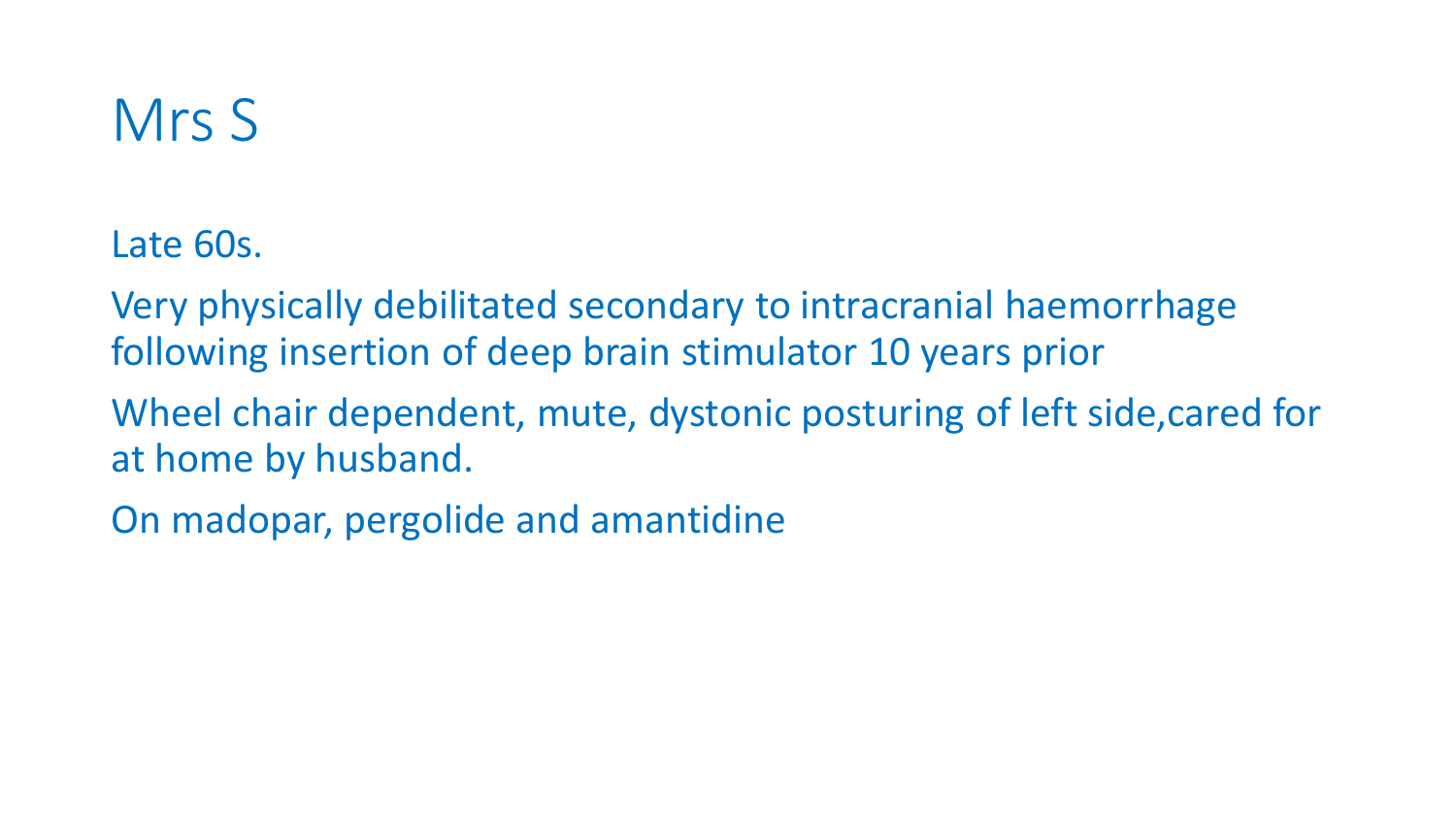Having blank episodes in the shower ? postural hypotension ? Seizure. Valproate helped so likely latter.

Pressure sore on chest wall associated with DBS battery, adjacent breast tissue and spastic arm. Botox to help release spasm helped. Removal of battery was complicated by wire protruding wound.

Very slow decrease in pergolide and amantidine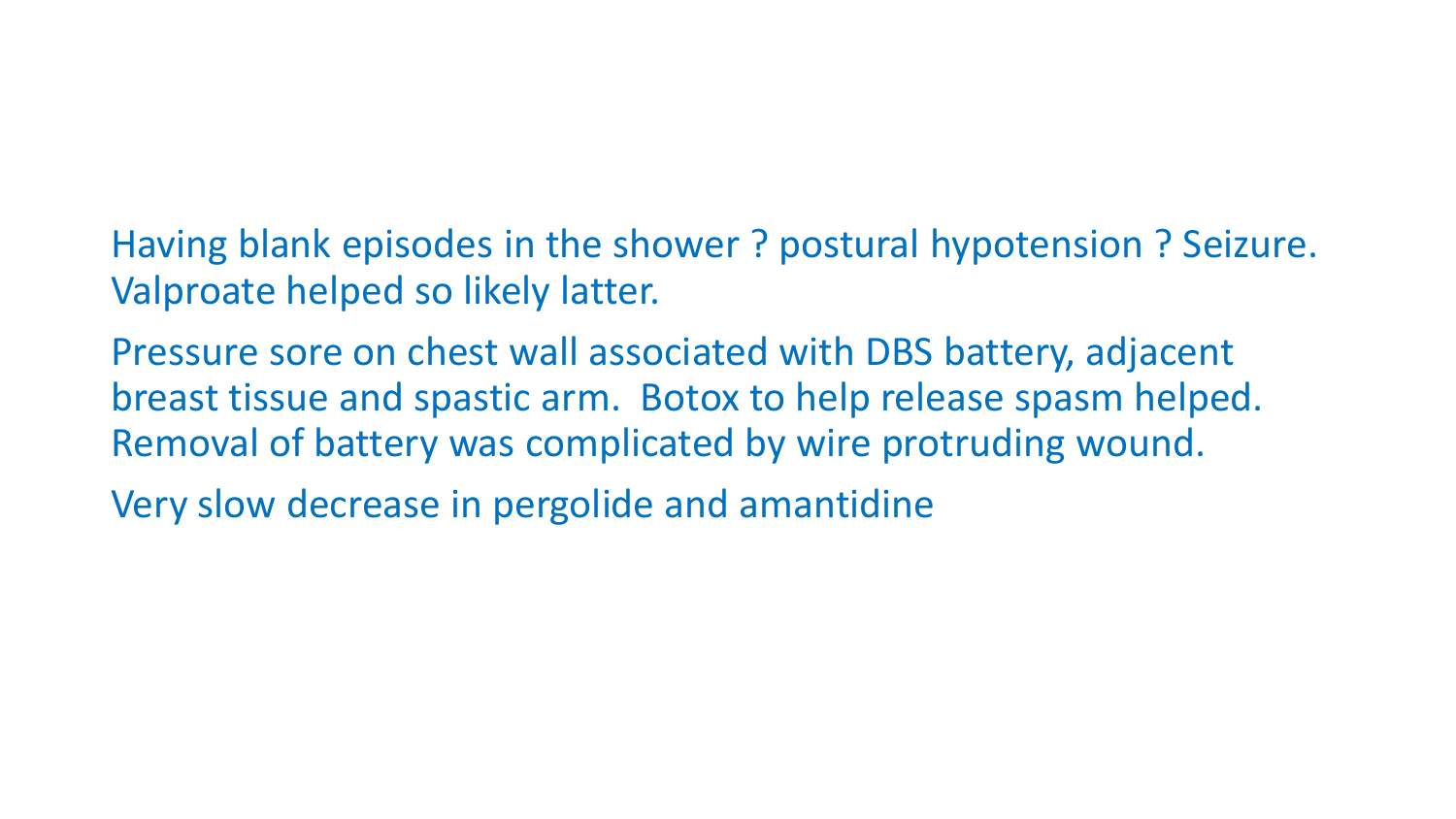### Mrs T

80s

Lives with husband

10+ years of PD

Presented with fall, where she and husband got tangled and he landed on her. Fractured ribs with haemopneumothorax, managed with intercostal drain.

Delirium while inpatient, improved with donepezil but then issues with urinary retention so this was stopped.

Trial of care at home unsuccessful, has gone into residential care.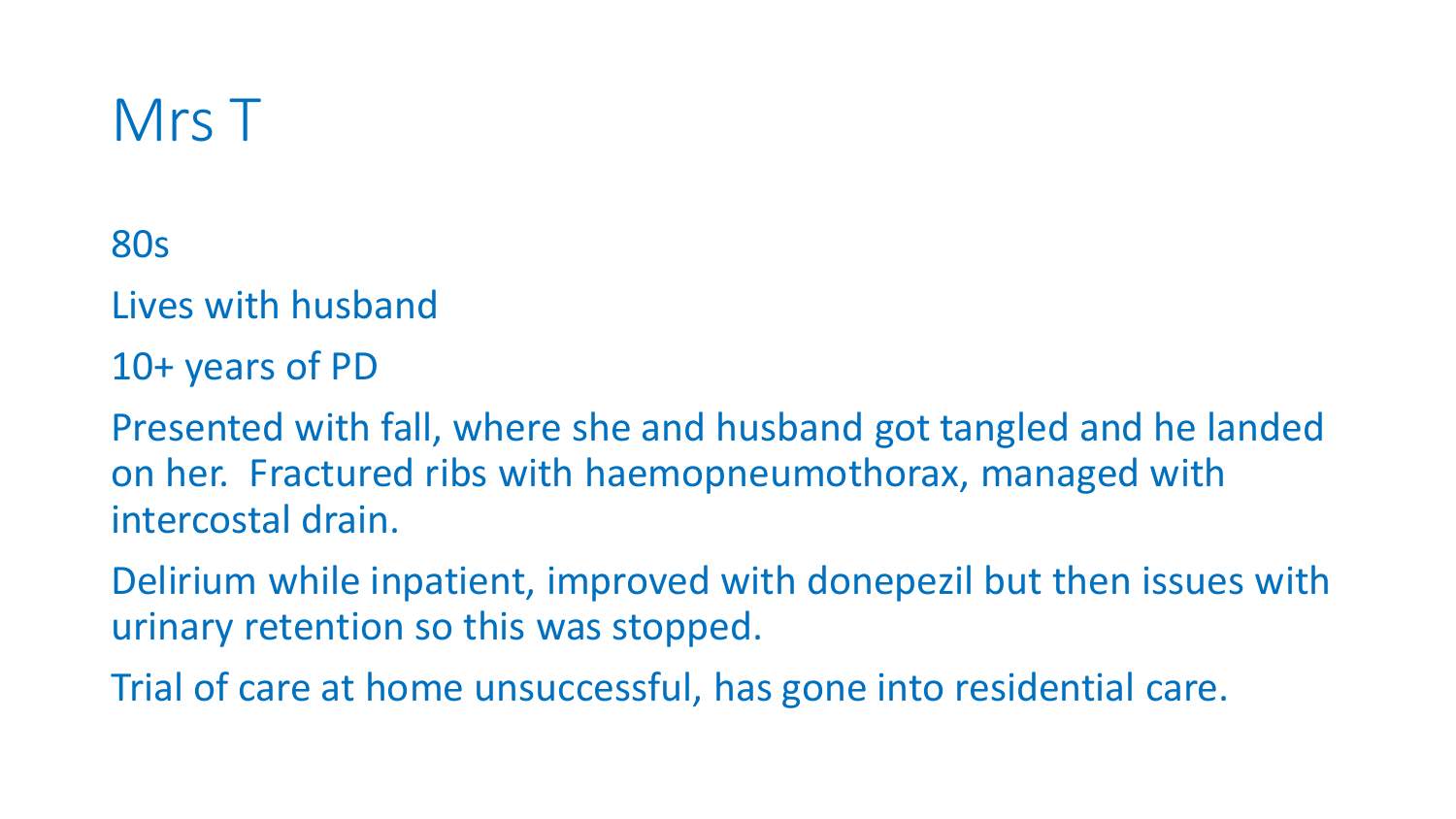# Non-medical treatment options

Relaxation techniques can reduce rigidity.

Regular physical exercise can be beneficial to maintain and improve mobility, flexibility, strength, gait speed, and quality of life.

Physiotherapy produces additional improvements in motor symptoms.

- gait speed, base of support, stride length, trunk and arm swing movement.
- utilises strengthening exercises, respiratory exercises, assistive equipment (pole walking and treadmill walking), verbal cueing (manual, visual and auditory), altering environments.
- Needs to be co-ordinated with medication, ideally 45 minutes to one hour after

Speech and Language Therapy

• Lee Silverman voice treatment (LSVT)

Occupational Therapy

• techniques for pADL, provision of equipment, advice on home adaptation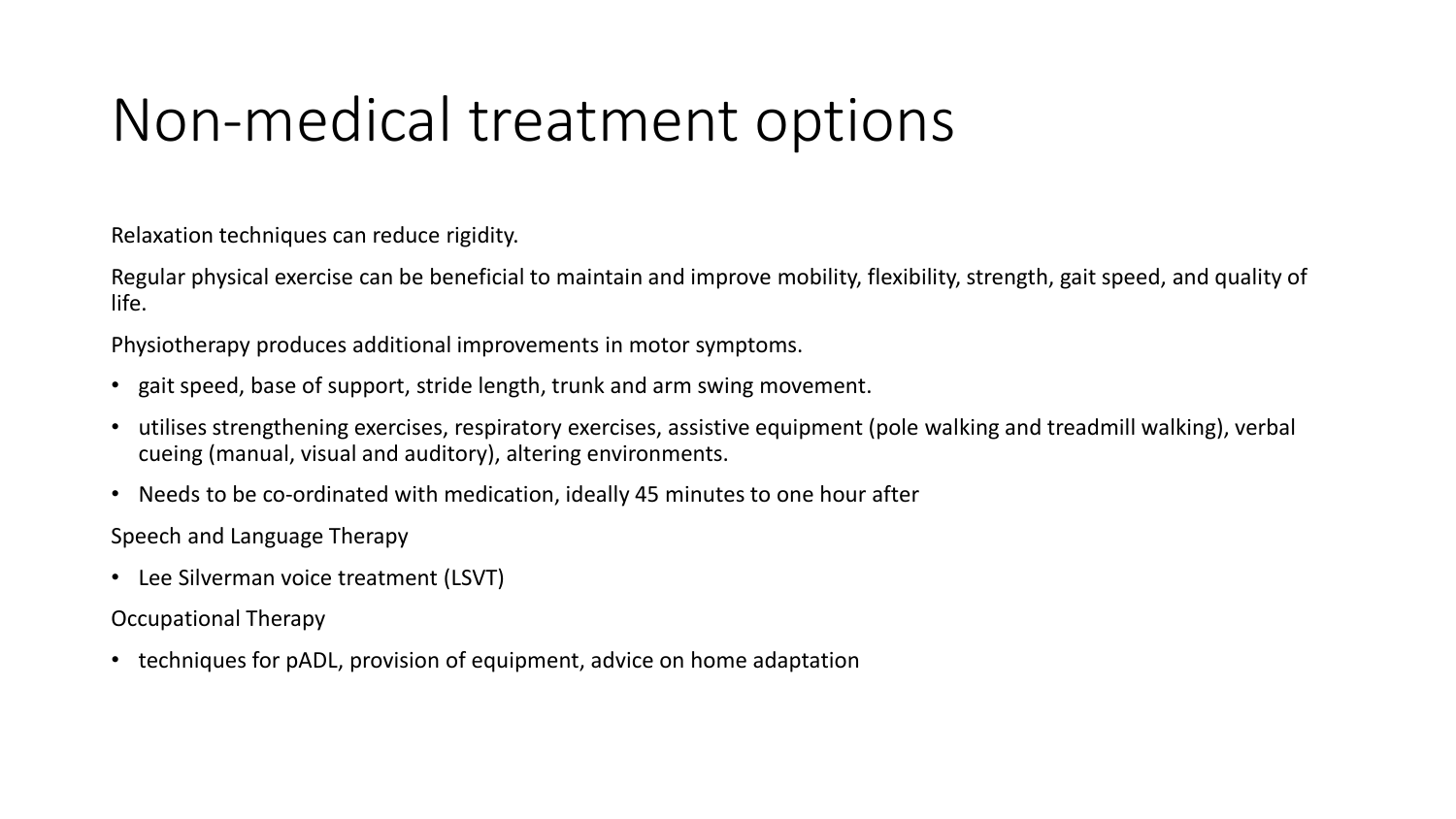# Medical treatment (of which more later from Dr Bourke!)

Levodopa remains mainstay in older people

Most widely used treatment for over 30 years (commonly as Sinemet and Madopar which have additional components)

Converted into dopamine by dopa-decarboxylase

Most does not reach the brain

Temporarily reduces motor symptoms

Side effects:

Due to breakdown before reaching the brain: nausea, dyskinesia, joint stiffness.

Due to compulsive overuse: dopamine dysregulation syndrome